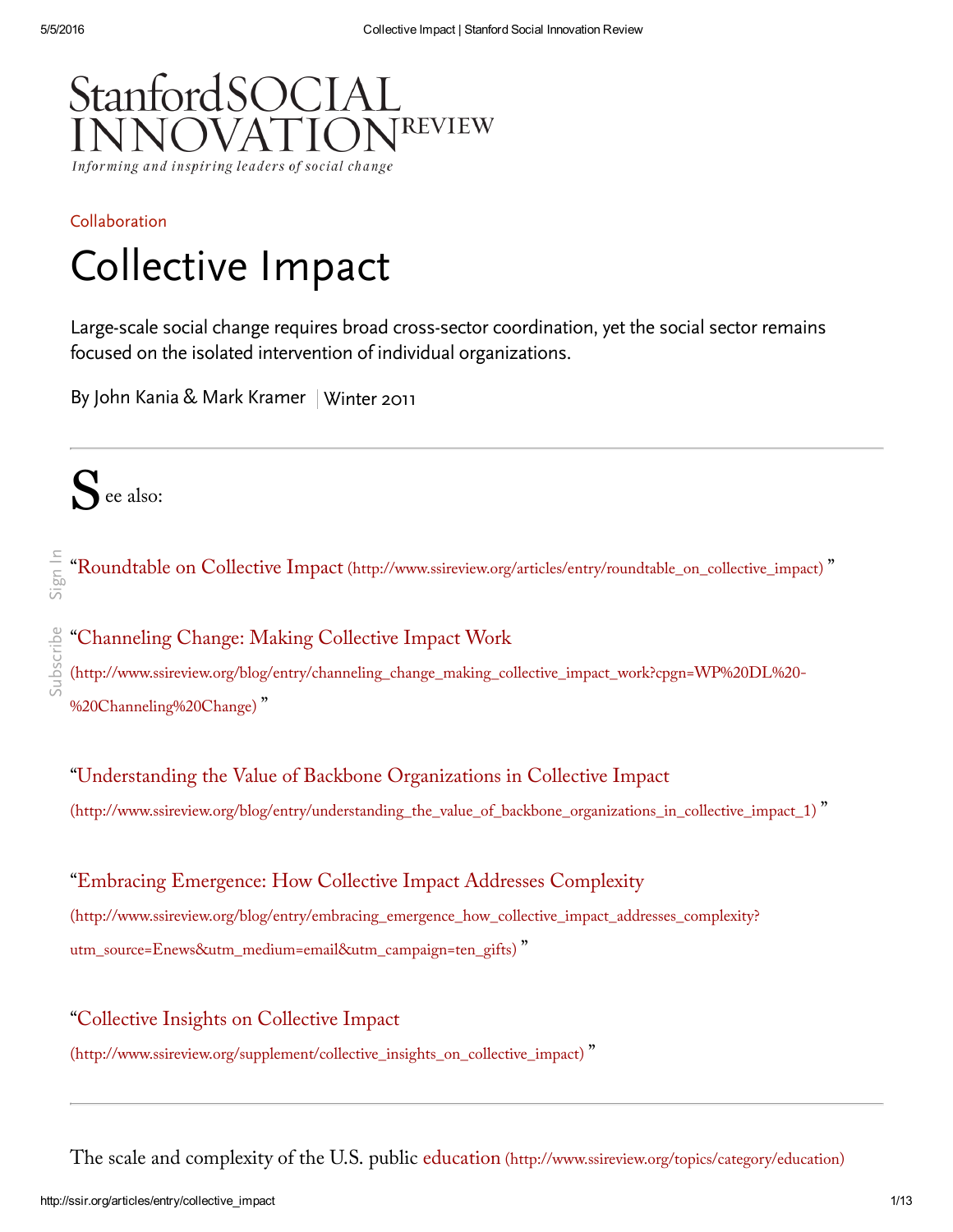system has thwarted attempted reforms for decades. Major funders, such as the Annenberg Foundation, Ford Foundation [\(http://www.ssireview.org/tags/Ford+Foundation\)](http://www.ssireview.org/tags/Ford+Foundation) , and Pew Charitable Trusts [\(http://www.ssireview.org/tags/Pew+Charitable+Trusts\)](http://www.ssireview.org/tags/Pew+Charitable+Trusts) have abandoned many of their efforts in frustration after acknowledging their lack of progress. Once the global leader—after World War II the United States had the highest high school graduation rate in the world—the country now ranks 18th among the top 24 industrialized nations, with more than 1 million secondary school students dropping out every year. The heroic efforts of countless teachers, administrators, and nonprofits [\(http://www.ssireview.org/topics/category/nonprofits\)](http://www.ssireview.org/topics/category/nonprofits) , together with billions of dollars in charitable contributions, may have led to important improvements in individual schools and classrooms, yet system-wide progress has seemed virtually unobtainable.

Against these daunting odds, a remarkable exception seems to be emerging in Cincinnati. Strive, a nonprofit subsidiary of KnowledgeWorks, has brought together local leaders to tackle the student achievement crisis and improve education throughout greater Cincinnati and northern Kentucky. In the four years since the group was launched, Strive partners have improved student success in dozens of key areas across three large public school districts. Despite the recession and budget cuts, 34 of the 53 success indicators that Strive tracks have shown positive trends, including high school graduation rates, fourth-grade reading and math scores, and the number of preschool children prepared for kindergarten.

Why has Strive made progress when so many other efforts have failed? It is because a core group of community leaders decided to abandon their individual agendas in favor of a collective approach to improving student achievement. More than 300 leaders of local organizations agreed to participate, including the heads of influential private and corporate foundations, city government officials, school district representatives, the presidents of eight universities and community colleges, and the executive directors of hundreds of education-related nonprofit and advocacy groups.

These leaders realized that fixing one point on the educational continuum—such as better afterschool programs—wouldn't make much difference unless all parts of the continuum improved at the same time. No single organization, however innovative or powerful, could accomplish this alone. Instead, their ambitious mission became to coordinate improvements at *every* stage of a young person's life, from "cradle to career."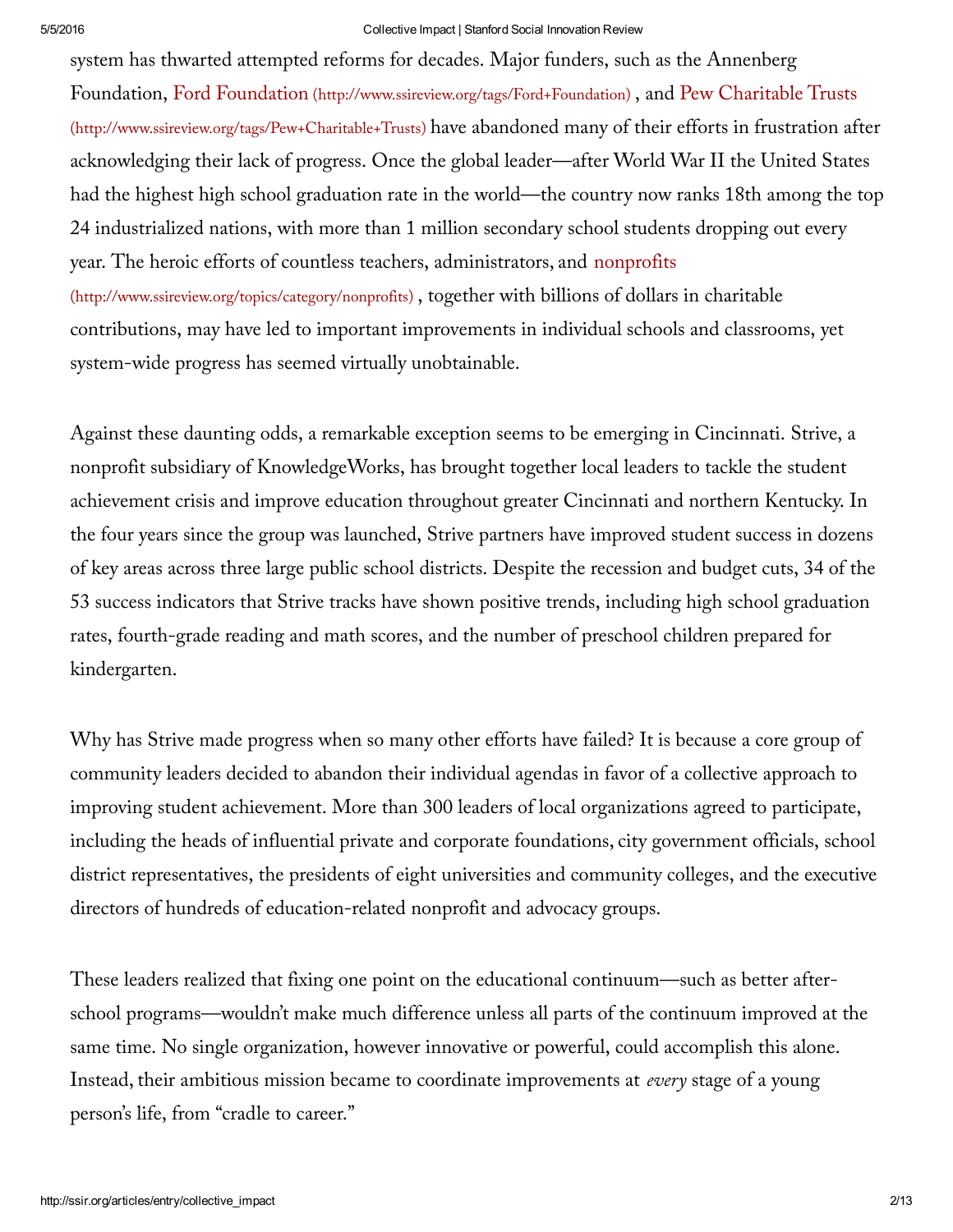Strive didn't try to create a new educational program or attempt to convince donors to spend more money. Instead, through a carefully structured process, Strive focused the entire educational community on a single set of goals, measured in the same way. Participating organizations are grouped into 15 different Student Success Networks (SSNs) by type of activity, such as early childhood education or tutoring. Each SSN has been meeting with coaches and facilitators for two hours every two weeks for the past three years, developing shared performance indicators, discussing their progress, and most important, learning from each other and aligning their efforts to support each other.

Strive, both the organization and the process it helps facilitate, is an example of *collective impact*, the commitment of a group of important actors from different sectors to a common agenda for solving a specific social problem. Collaboration is nothing new. The social sector is filled with examples of partnerships, networks, and other types of joint efforts. But collective impact initiatives are distinctly different. Unlike most collaborations, collective impact initiatives involve a centralized infrastructure, a dedicated staff, and a structured process that leads to a common agenda, shared measurement, continuous communication, and mutually reinforcing activities among all participants.

Although rare, other successful examples of collective impact are addressing social issues that, like education, require many different players to change their behavior in order to solve a complex problem.In 1993, Marjorie Mayfield Jackson helped found the Elizabeth River Project with a mission of cleaning up the Elizabeth River in southeastern Virginia, which for decades had been a dumping ground for industrial waste. They engaged more than 100 stakeholders, including the city governments of Chesapeake, Norfolk, Portsmouth, and Virginia Beach, Va., the Virginia Department of Environmental Quality, the U.S. Environmental Protection Agency (EPA), the U.S. Navy, and dozens of local businesses, schools, community groups, environmental organizations, and universities, in developing an 18-point plan to restore the watershed. Fifteen years later, more than 1,000 acres of watershed land have been conserved or restored, pollution has been reduced by more than 215 million pounds, concentrations of the most severe carcinogen have been cut sixfold, and water quality has significantly improved. Much remains to be done before the river is fully restored, but already 27 species of fish and oysters are thriving in the restored wetlands, and bald eagles have returned to nest on the shores.

Or consider Shape up Somerville, a citywide effort to reduce and prevent childhood obesity in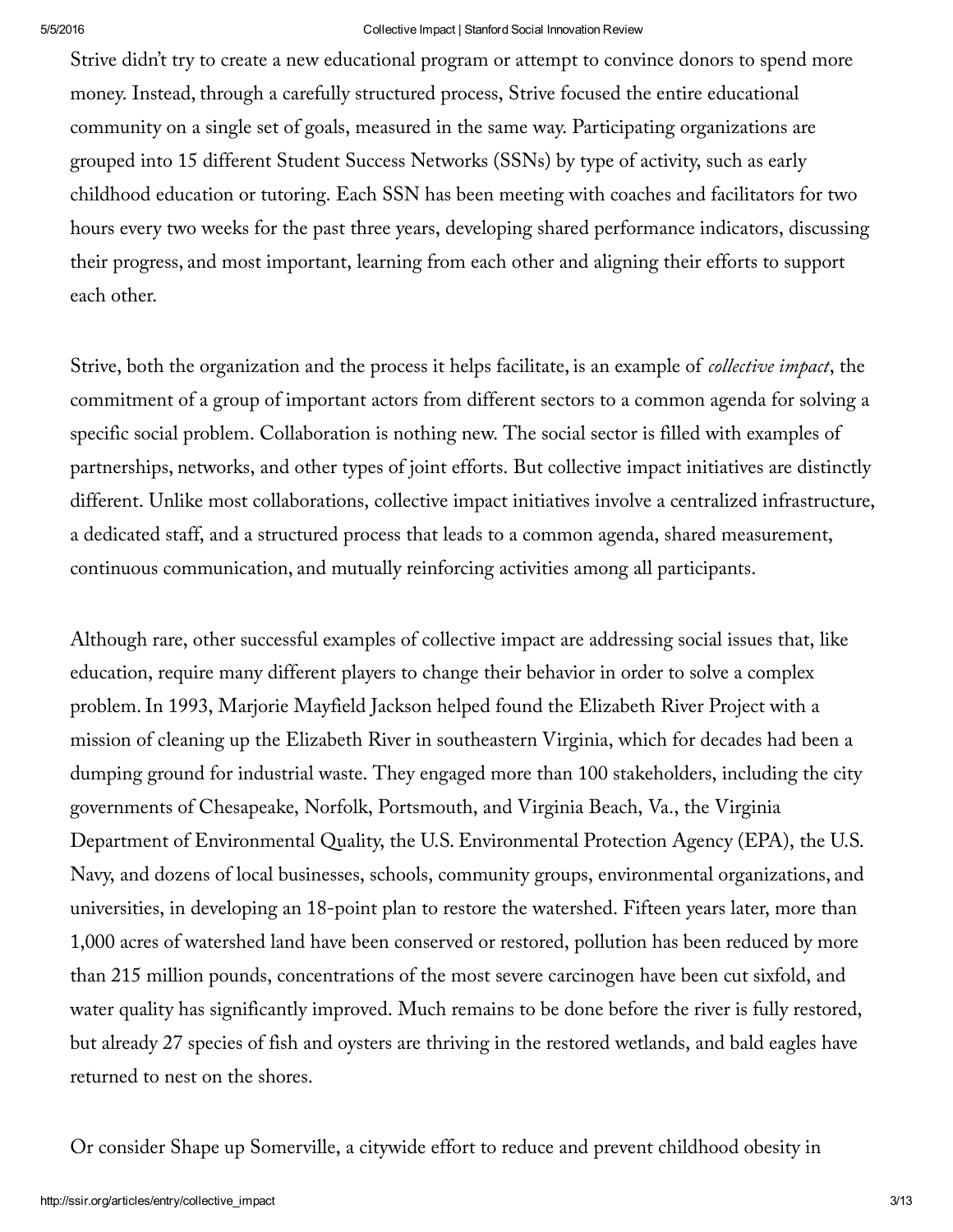elementary school children in Somerville, Mass. Led by Christina Economos, an associate professor at Tufts University's Gerald J. and Dorothy R. Friedman School of Nutrition Science and Policy, and funded by the Centers for Disease Control and Prevention, the Robert Wood Johnson Foundation, Blue Cross Blue Shield of Massachusetts, and United Way of Massachusetts Bay and Merrimack Valley, the program engaged government officials, educators, businesses, nonprofits, and citizens in collectively defining wellness and weight gain prevention practices. Schools agreed to offer healthier foods, teach nutrition, and promote physical activity. Local restaurants received a certification if they served low-fat, high nutritional food. The city organized a farmers' market and provided healthy lifestyle incentives such as reduced-price gym memberships for city employees. Even sidewalks were modified and crosswalks repainted to encourage more children to walk to school. The result was a statistically significant decrease in body mass index among the community's young children between 2002 and 2005.

Even companies are beginning to explore collective impact to tackle social problems. Mars, a manufacturer of chocolate brands such as M&M's, Snickers, and Dove, is working with NGOs, local governments, and even direct competitors to improve the lives of more than 500,000 impoverished cocoa farmers in Cote d'Ivoire, where Mars sources a large portion of its cocoa. Research suggests that better farming practices and improved plant stocks could triple the yield per hectare, dramatically increasing farmer incomes and improving the sustainability of Mars's supply chain. To accomplish this, Mars must enlist the coordinated efforts of multiple organizations: the Cote d'Ivoire government needs to provide more agricultural extension workers, the World Bank needs to finance new roads, and bilateral donors need to support NGOs in improving health care, nutrition, and education in cocoa growing communities. And Mars must find ways to work with its direct competitors on precompetitive issues to reach farmers outside its supply chain.

These varied examples all have a common theme: that large-scale social change comes from better cross-sector coordination rather than from the isolated intervention of individual organizations. Evidence of the effectiveness of this approach is still limited, but these examples suggest that substantially greater progress could be made in alleviating many of our most serious and complex social problems if nonprofits, governments, businesses, and the public were brought together around a common agenda to create collective impact. It doesn't happen often, not because it is impossible, but because it is so rarely attempted. Funders and nonprofits alike overlook the potential for collective impact because they are used to focusing on independent action as the primary vehicle for social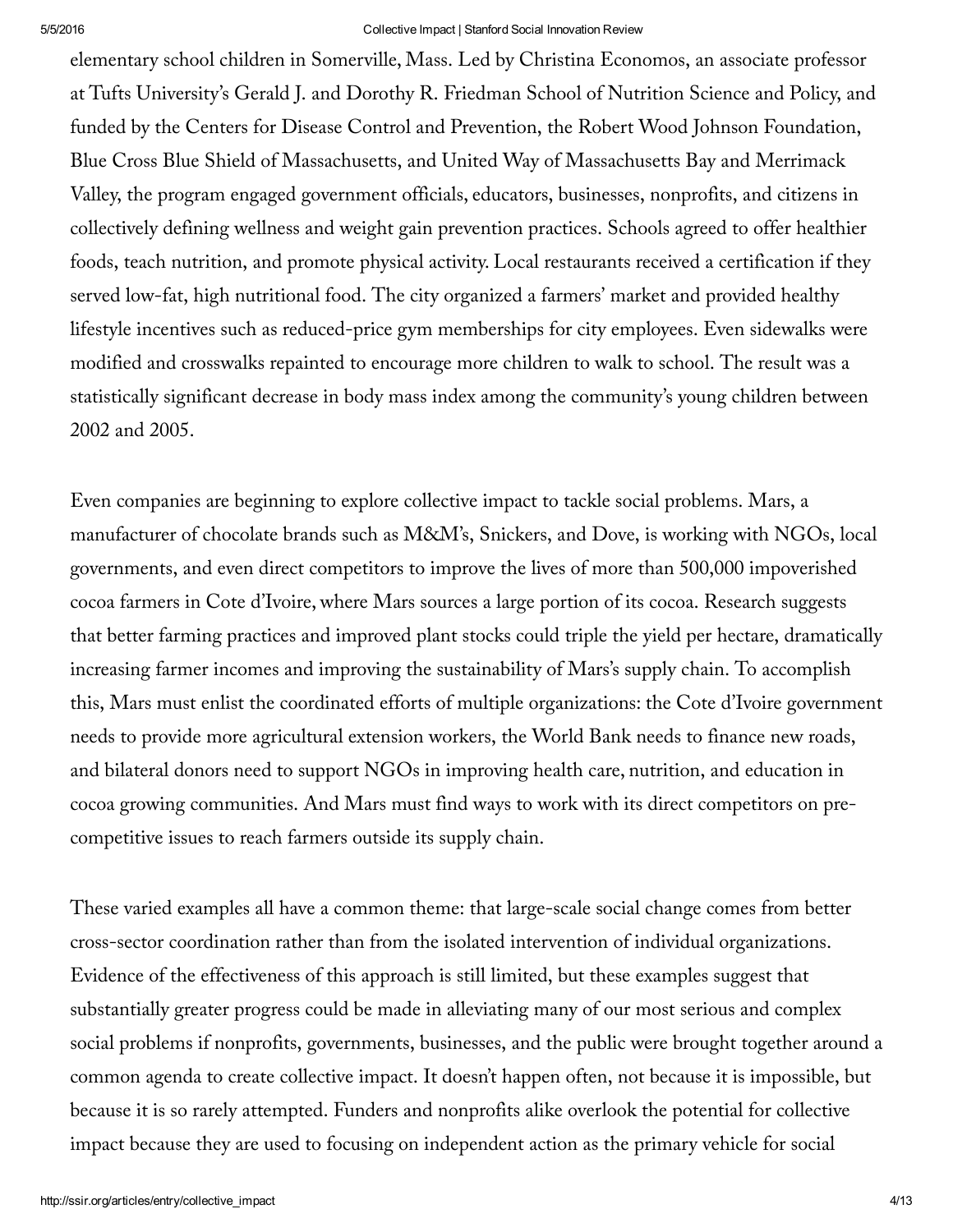change.

## **ISOLATED IMPACT**

Most funders, faced with the task of choosing a few grantees from many applicants, try to ascertain which organizations make the greatest contribution toward solving a social problem. Grantees, in turn, compete to be chosen by emphasizing how their individual activities produce the greatest effect. Each organization is judged on its own potential to achieve impact, independent of the numerous other organizations that may also influence the issue. And when a grantee is asked to evaluate the impact of its work, every attempt is made to isolate that grantee's individual influence from all other variables.

In short, the nonprofit sector most frequently operates using an approach that we call *isolated impact*. It is an approach oriented toward finding and funding a solution embodied within a single organization, combined with the hope that the most effective organizations will grow or replicate to extend their impact more widely. Funders search for more effective interventions as if there were a cure for failing schools that only needs to be discovered, in the way that medical cures are discovered in laboratories. As a result of this process, nearly 1.4 million nonprofits try to invent independent solutions to major social problems, often working at odds with each other and exponentially increasing the perceived resources required to make meaningful progress. Recent trends have only reinforced this perspective.The growing interest in venture philanthropy [\(http://www.ssireview.org/topics/category/philanthropy\)](http://www.ssireview.org/topics/category/philanthropy) and social entrepreneurship

[\(http://www.ssireview.org/topics/category/social\\_entrepreneurship\)](http://www.ssireview.org/topics/category/social_entrepreneurship) , for example, has greatly benefited the social sector by identifying and accelerating the growth of many high-performing nonprofits, yet it has also accentuated an emphasis on scaling up a few select organizations as the key to social progress.

Despite the dominance of this approach, there is scant evidence that isolated initiatives are the best way to solve many social problems in today's complex and interdependent world. No single organization is responsible for any major social problem, nor can any single organization cure it. In the field of education, even the most highly respected nonprofits—such as the Harlem Children's Zone, Teach for America, and the Knowledge Is Power Program (KIPP)—have taken decades to reach tens of thousands of children, a remarkable achievement that deserves praise, but one that is three orders of magnitude short of the tens of millions of U.S. children that need help.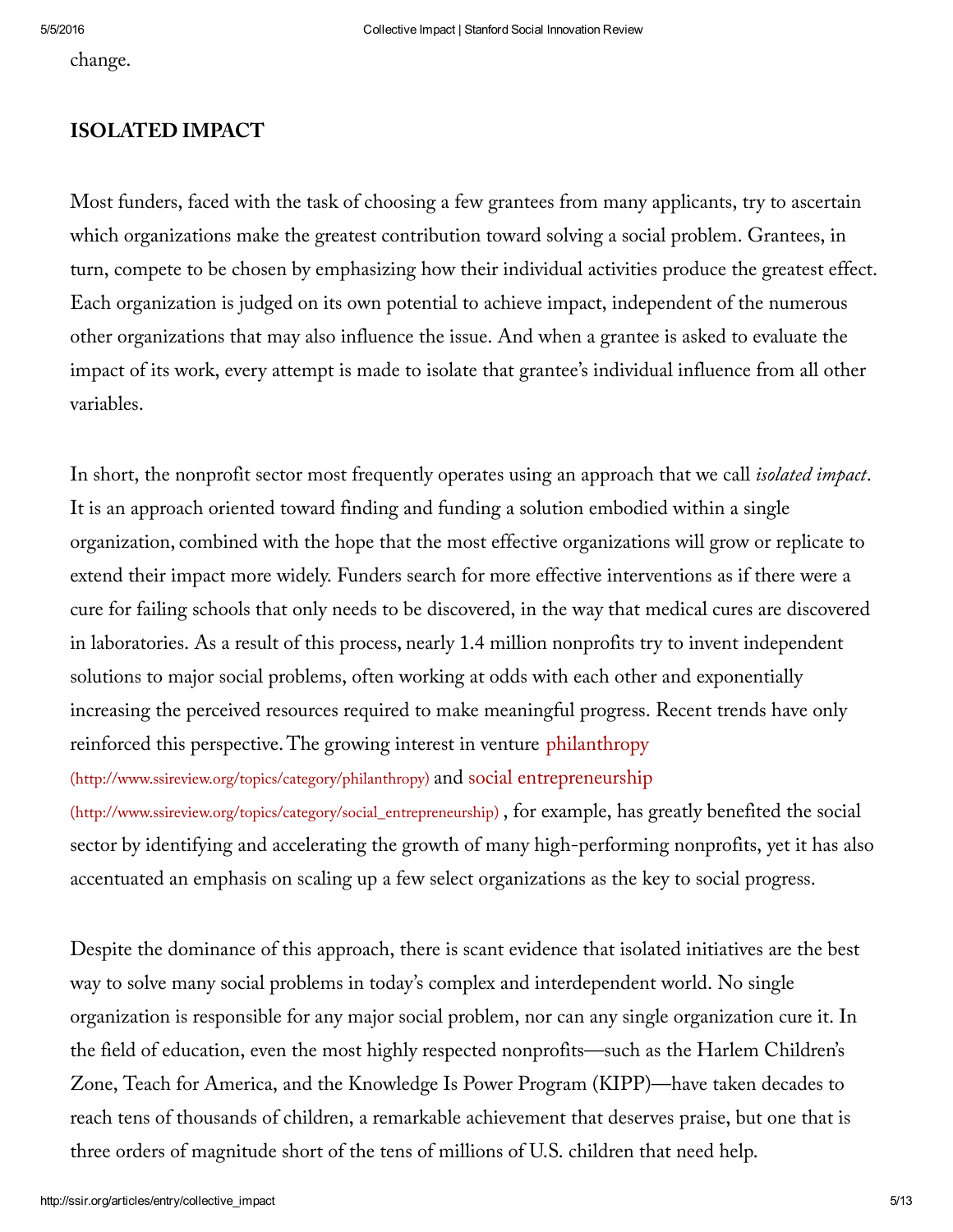The problem with relying on the isolated impact of individual organizations is further compounded by the isolation of the nonprofit sector. Social problems arise from the interplay of governmental and commercial activities, not only from the behavior of social sector organizations. As a result, complex problems can be solved only by cross-sector coalitions that engage those outside the nonprofit sector.

We don't want to imply that all social problems require collective impact. In fact, some problems are best solved by individual organizations. In "Leading Boldly," an article we wrote with Ron Heifetz for the winter 2004 issue of the *Stanford Social Innovation Review*, we described the difference between *technical problems* and *adaptive problems*. Some social problems are technical in that the problem is well defined, the answer is known in advance, and one or a few organizations have the ability to implement the solution. Examples include funding college scholarships, building a hospital, or installing inventory controls in a food bank. Adaptive problems, by contrast, are complex, the answer is not known, and even if it were, no single entity has the resources or authority to bring about the necessary change. Reforming public education, restoring wetland environments, and improving community health are all adaptive problems. In these cases, reaching an effective solution requires learning by the stakeholders involved in the problem, who must then change their own behavior in order to create a solution.

Shifting from isolated impact to collective impact is not merely a matter of encouraging more collaboration or public-private partnerships. It requires a systemic approach to social impact that focuses on the relationships between organizations and the progress toward shared objectives. And it requires the creation of a new set of nonprofit management

[\(http://www.ssireview.org/topics/category/nonprofit\\_management\)](http://www.ssireview.org/topics/category/nonprofit_management) organizations that have the skills and resources to assemble and coordinate the specific elements necessary for collective action to succeed.

## **THE FIVE CONDITIONS OF COLLECTIVE SUCCESS**

Our research shows that successful collective impact initiatives typically have five conditions that together produce true alignment and lead to powerful results: a common agenda, shared measurement systems, mutually reinforcing activities, continuous communication, and backbone support organizations.

*Common Agenda* Collective impact requires all participants to have a shared vision for change, one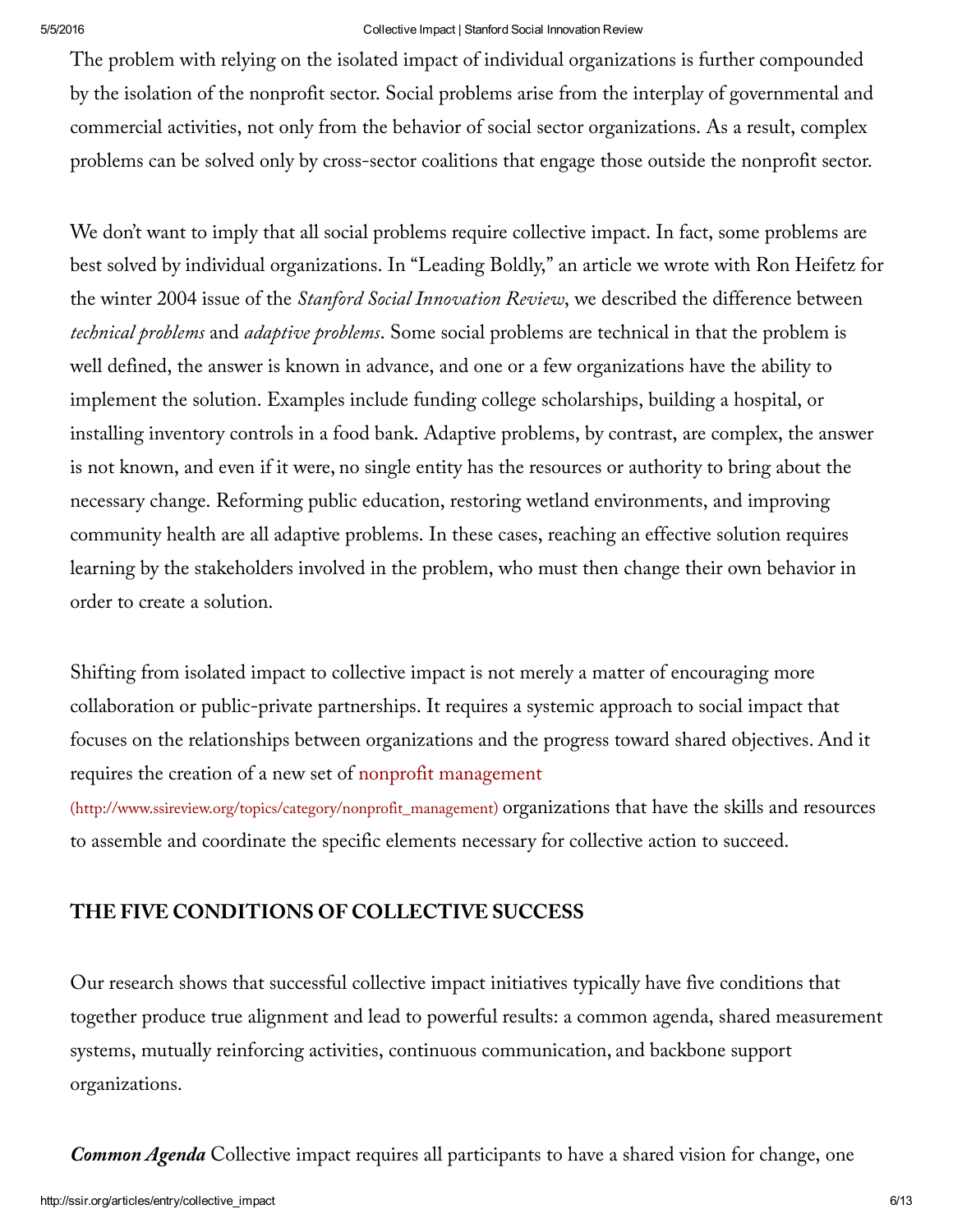that includes a common understanding of the problem and a joint approach to solving it through agreed upon actions.Take a close look at any group of funders and nonprofits that believe they are working on the same social issue, and you quickly find that it is often not the same issue at all. Each organization often has a slightly different definition of the problem and the ultimate goal. These differences are easily ignored when organizations work independently on isolated initiatives, yet these differences splinter the efforts and undermine the impact of the field as a whole. Collective impact requires that these differences be discussed and resolved. Every participant need not agree with every other participant on all dimensions of the problem. In fact, disagreements continue to divide participants in all of our examples of collective impact. All participants must agree, however, on the primary goals for the collective impact initiative as a whole. The Elizabeth River Project, for example, had to find common ground among the different objectives of corporations, governments, community groups, and local citizens in order to establish workable cross-sector initiatives.

Funders can play an important role in getting organizations to act in concert. In the case of Strive, rather than fueling hundreds of strategies and nonprofits, many funders have aligned to support Strive's central goals. The Greater Cincinnati Foundation realigned its education goals to be more compatible with Strive, adopting Strive's annual report card as the foundation's own measures for progress in education. Every time an organization applied to Duke Energy for a grant, Duke asked, "Are you part of the [Strive] network?" And when a new funder, the Carol Ann and Ralph V. Haile Jr./U.S. Bank Foundation, expressed interest in education, they were encouraged by virtually every major education leader in Cincinnati to join Strive if they wanted to have an impact in local education. 1

*Shared Measurement Systems* Developing a shared measurement system is essential to collective impact. Agreement on a common agenda is illusory without agreement on the ways success will be measured and reported. Collecting data and measuring results consistently on a short list of indicators at the community level and across all participating organizations not only ensures that all efforts remain aligned, it also enables the participants to hold each other accountable and learn from each other's successes and failures.

It may seem impossible to evaluate hundreds of different organizations on the same set of measures. Yet recent advances in Web-based technologies have enabled common systems for reporting performance and measuring outcomes. These systems increase efficiency and reduce cost. They can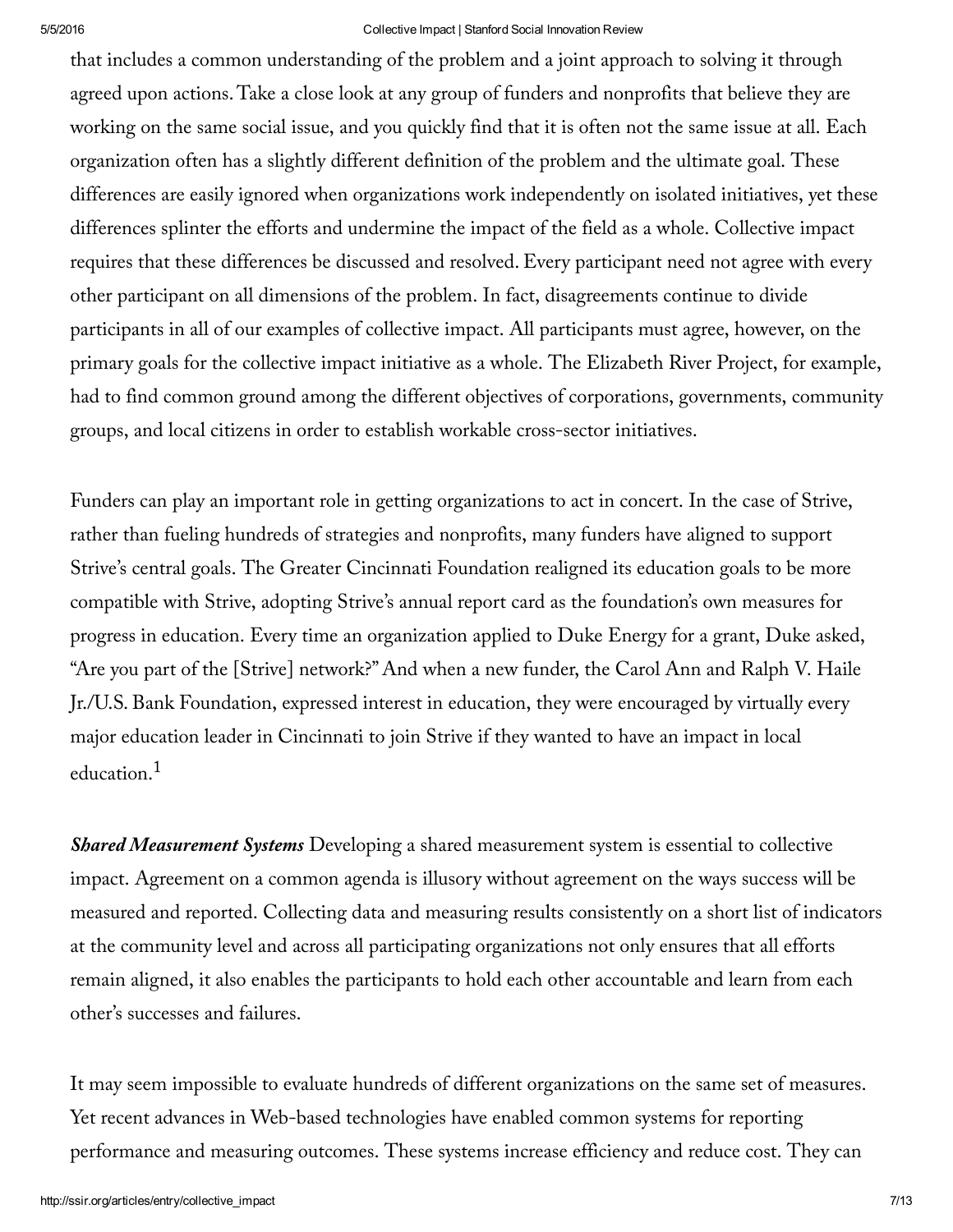also improve the quality and credibility of the data collected, increase effectiveness by enabling grantees to learn from each other's performance, and document the progress of the field as a whole. $^2$ 

All of the preschool programs in Strive, for example, have agreed to measure their results on the same criteria and use only evidence-based decision making. Each type of activity requires a different set of measures, but all organizations engaged in the same type of activity report on the same measures. Looking at results across multiple organizations enables the participants to spot patterns, find solutions, and implement them rapidly. The preschool programs discovered that children regress during the summer break before kindergarten. By launching an innovative "summer bridge" session, a technique more often used in middle school, and implementing it simultaneously in all preschool programs, they increased the average kindergarten readiness scores throughout the region by an average of 10 percent in a single year. $^3$ 

*Mutually Reinforcing Activities* Collective impact initiatives depend on a diverse group of stakeholders working together, not by requiring that all participants do the same thing, but by encouraging each participant to undertake the specific set of activities at which it excels in a way that supports and is coordinated with the actions of others.

The power of collective action comes not from the sheer number of participants or the uniformity of their efforts, but from the coordination of their differentiated activities through a mutually reinforcing plan of action. Each stakeholder's efforts must fit into an overarching plan if their combined efforts are to succeed. The multiple causes of social problems, and the components of their solutions, are interdependent. They cannot be addressed by uncoordinated actions among isolated organizations.

All participants in the Elizabeth River Project, for example, agreed on the 18-point watershed restoration plan, but each is playing a different role based on its particular capabilities. One group of organizations works on creating grassroots support and engagement among citizens, a second provides peer review and recruitment for industrial participants who voluntarily reduce pollution, and a third coordinates and reviews scientific research.

The 15 SSNs in Strive each undertake different types of activities at different stages of the educational continuum. Strive does not prescribe what practices each of the 300 participating organizations should pursue. Each organization and network is free to chart its own course consistent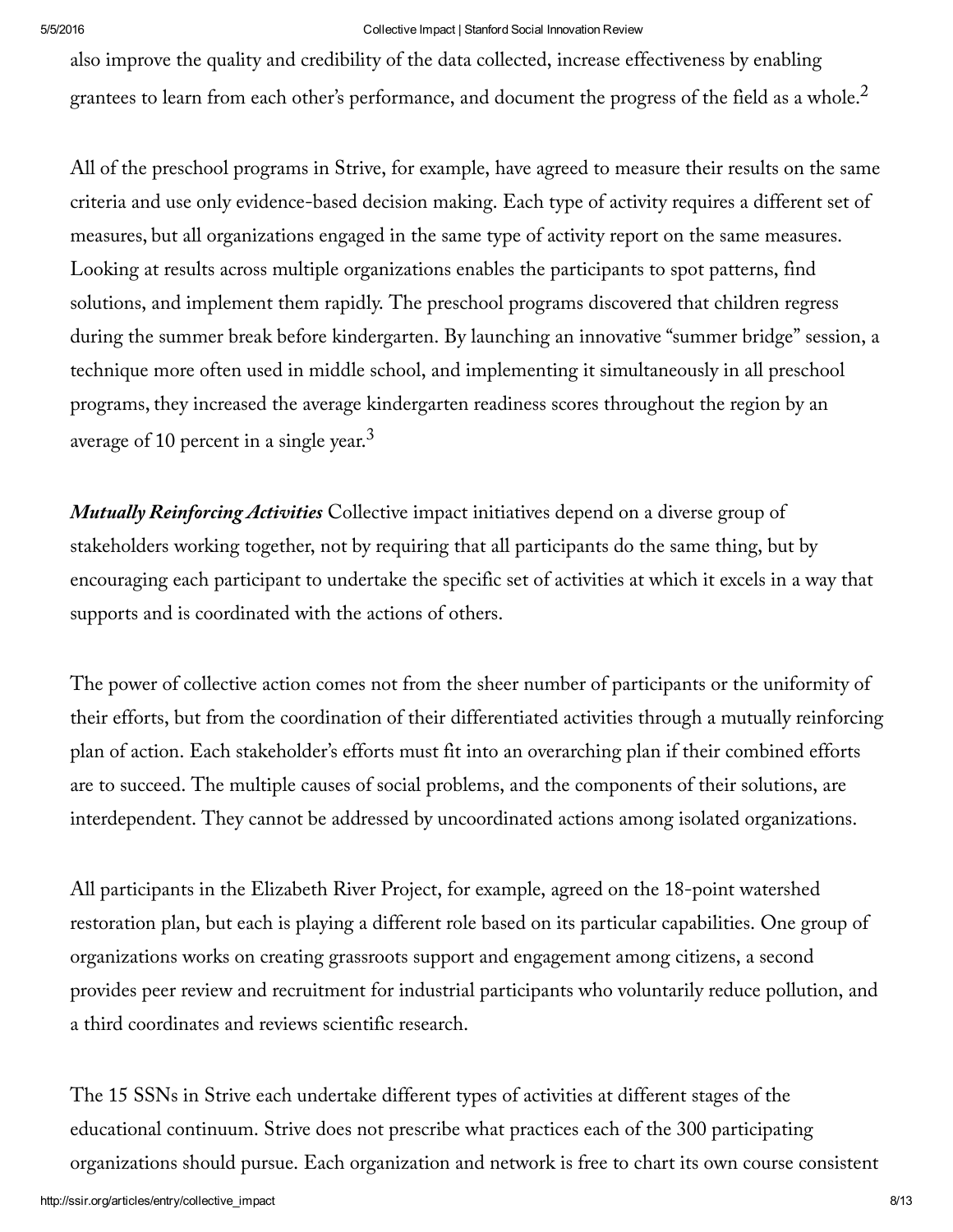with the common agenda, and informed by the shared measurement of results.

*Continuous Communication* Developing trust among nonprofits, corporations, and government agencies is a monumental challenge. Participants need several years of regular meetings to build up enough experience with each other to recognize and appreciate the common motivation behind their different efforts. They need time to see that their own interests will be treated fairly, and that decisions will be made on the basis of objective evidence and the best possible solution to the problem, not to favor the priorities of one organization over another.

Even the process of creating a common vocabulary takes time, and it is an essential prerequisite to developing shared measurement systems. All the collective impact initiatives we have studied held monthly or even biweekly in-person meetings among the organizations' CEO-level leaders. Skipping meetings or sending lower-level delegates was not acceptable. Most of the meetings were supported by external facilitators and followed a structured agenda.

The Strive networks, for example, have been meeting regularly for more than three years. Communication happens between meetings too: Strive uses Web-based tools, such as Google Groups, to keep communication flowing among and within the networks. At first, many of the leaders showed up because they hoped that their participation would bring their organizations additional funding, but they soon learned that was not the meetings' purpose. What they discovered instead were the rewards of learning and solving problems together with others who shared their same deep knowledge and passion about the issue.

*Backbone Support Organizations* Creating and managing collective impact requires a separate organization and staff with a very specific set of skills to serve as the backbone for the entire initiative. Coordination takes time, and none of the participating organizations has any to spare. The expectation that collaboration can occur without a supporting infrastructure is one of the most frequent reasons why it fails.

The backbone organization requires a dedicated staff separate from the participating organizations who can plan, manage, and support the initiative through ongoing facilitation, technology and communications support, data collection and reporting, and handling the myriad logistical and administrative details needed for the initiative to function smoothly. Strive has simplified the initial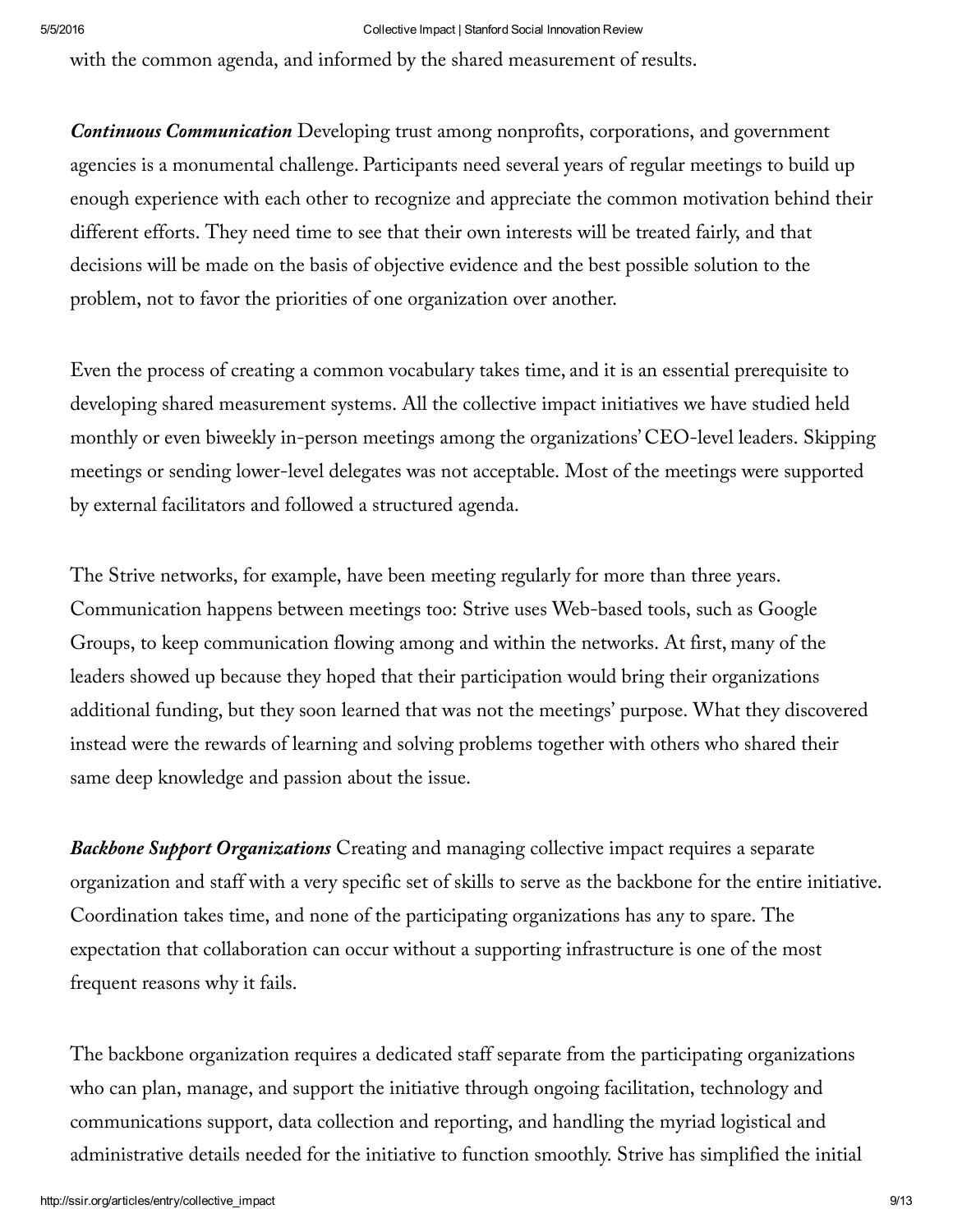staffing requirements for a backbone organization to three roles: project manager, data manager, and facilitator.

Collective impact also requires a highly structured process that leads to effective decision making. In the case of Strive, staff worked with General Electric (GE) to adapt for the social sector the Six Sigma process that GE uses for its own continuous quality improvement. The Strive Six Sigma process includes training, tools, and resources that each SSN uses to define its common agenda, shared measures, and plan of action, supported by Strive facilitators to guide the process.

In the best of circumstances, these backbone organizations embody the principles of adaptive leadership: the ability to focus people's attention and create a sense of urgency, the skill to apply pressure to stakeholders without overwhelming them, the competence to frame issues in a way that presents opportunities as well as difficulties, and the strength to mediate conflict among stakeholders.

# **FUNDING COLLECTIVE IMPACT**

Creating a successful collective impact initiative requires a significant financial investment: the time participating organizations must dedicate to the work, the development and monitoring of shared measurement systems, and the staff of the backbone organization needed to lead and support the initiative's ongoing work.

As successful as Strive has been, it has struggled to raise money, confronting funders' reluctance to pay for infrastructure and preference for short-term solutions. Collective impact requires instead that funders support a long-term process of social change without identifying any particular solution in advance. They must be willing to let grantees steer the work and have the patience to stay with an initiative for years, recognizing that social change can come from the gradual improvement of an entire system over time, not just from a single breakthrough by an individual organization.

This requires a fundamental change in how funders see their role, from funding organizations to leading a long-term process of social change. It is no longer enough to fund an innovative solution created by a single nonprofit or to build that organization's capacity. Instead, funders must help create and sustain the collective processes, measurement reporting systems, and community leadership that enable cross-sector coalitions to arise and thrive.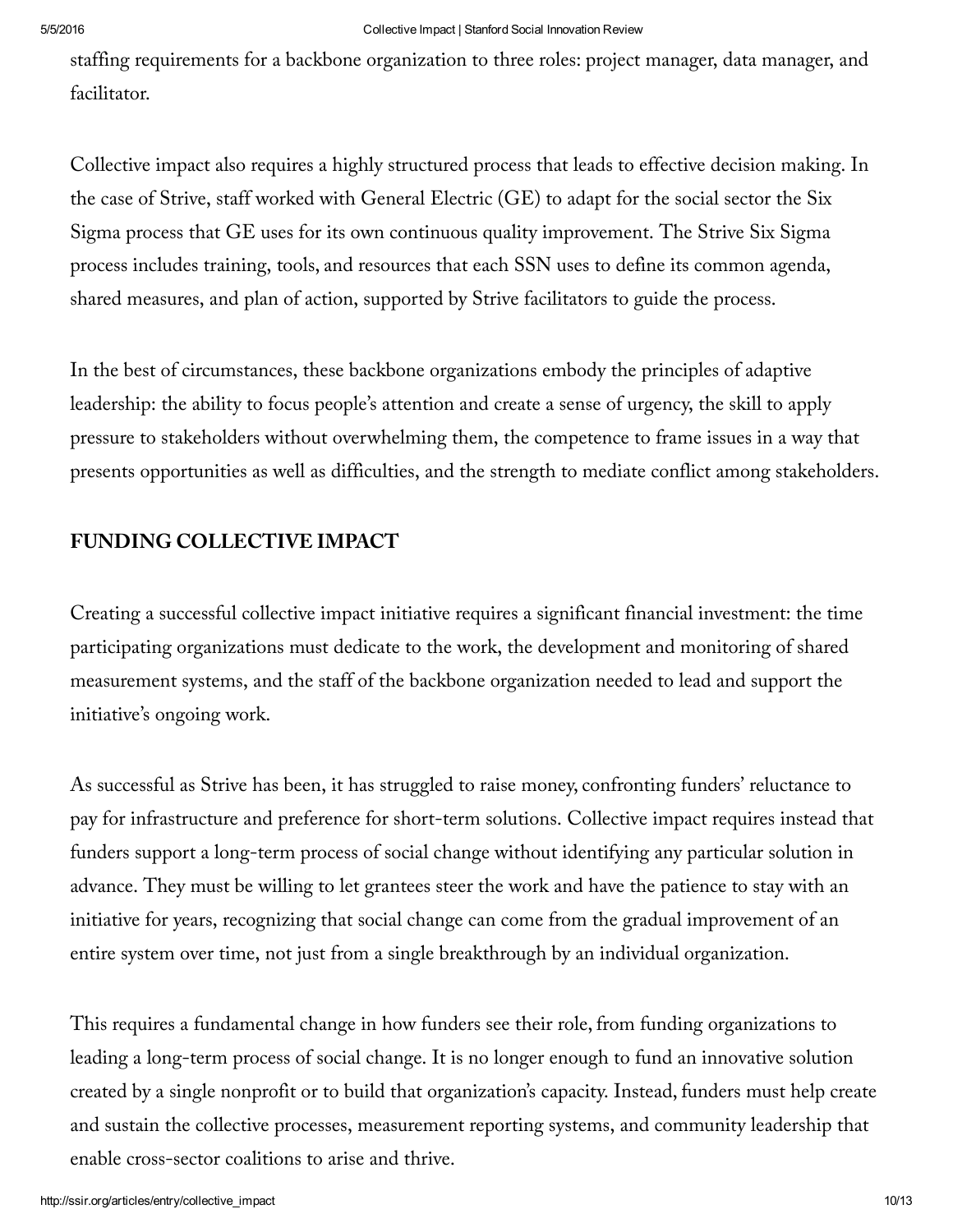This is a shift that we foreshadowed in both "Leading Boldly" and our more recent article, "Catalytic Philanthropy," in the fall 2009 issue of the *Stanford Social Innovation Review*. In the former, we suggested that the most powerful role for funders to play in addressing adaptive problems is to focus attention on the issue and help to create a process that mobilizes the organizations involved to find a solution themselves. In "Catalytic Philanthropy," we wrote: "Mobilizing and coordinating stakeholders is far messier and slower work than funding a compelling grant request from a single organization. Systemic change, however, ultimately depends on a sustained campaign to increase the capacity and coordination of an entire field." We recommended that funders who want to create large-scale change follow four practices: take responsibility for assembling the elements of a solution; create a movement for change; include solutions from outside the nonprofit sector; and use actionable knowledge to influence behavior and improve performance.

These same four principles are embodied in collective impact initiatives. The organizers of Strive abandoned the conventional approach of funding specific programs at education nonprofits and took responsibility for advancing education reform themselves. They built a movement, engaging hundreds of organizations in a drive toward shared goals. They used tools outside the nonprofit sector, adapting GE's Six Sigma planning process for the social sector. And through the community report card and the biweekly meetings of the SSNs they created actionable knowledge that motivated the community and improved performance among the participants.

Funding collective impact initiatives costs money, but it can be a highly leveraged investment. A backbone organization with a modest annual budget can support a collective impact initiative of several hundred organizations, magnifying the impact of millions or even billions of dollars in existing funding. Strive, for example, has a \$1.5 million annual budget but is coordinating the efforts and increasing the effectiveness of organizations with combined budgets of \$7 billion. The social sector, however, has not yet changed its funding practices to enable the shift to collective impact. Until funders are willing to embrace this new approach and invest sufficient resources in the necessary facilitation, coordination, and measurement that enable organizations to work in concert, the requisite infrastructure will not evolve.

## **FUTURE SHOCK**

What might social change look like if funders, nonprofits, government officials, civic leaders, and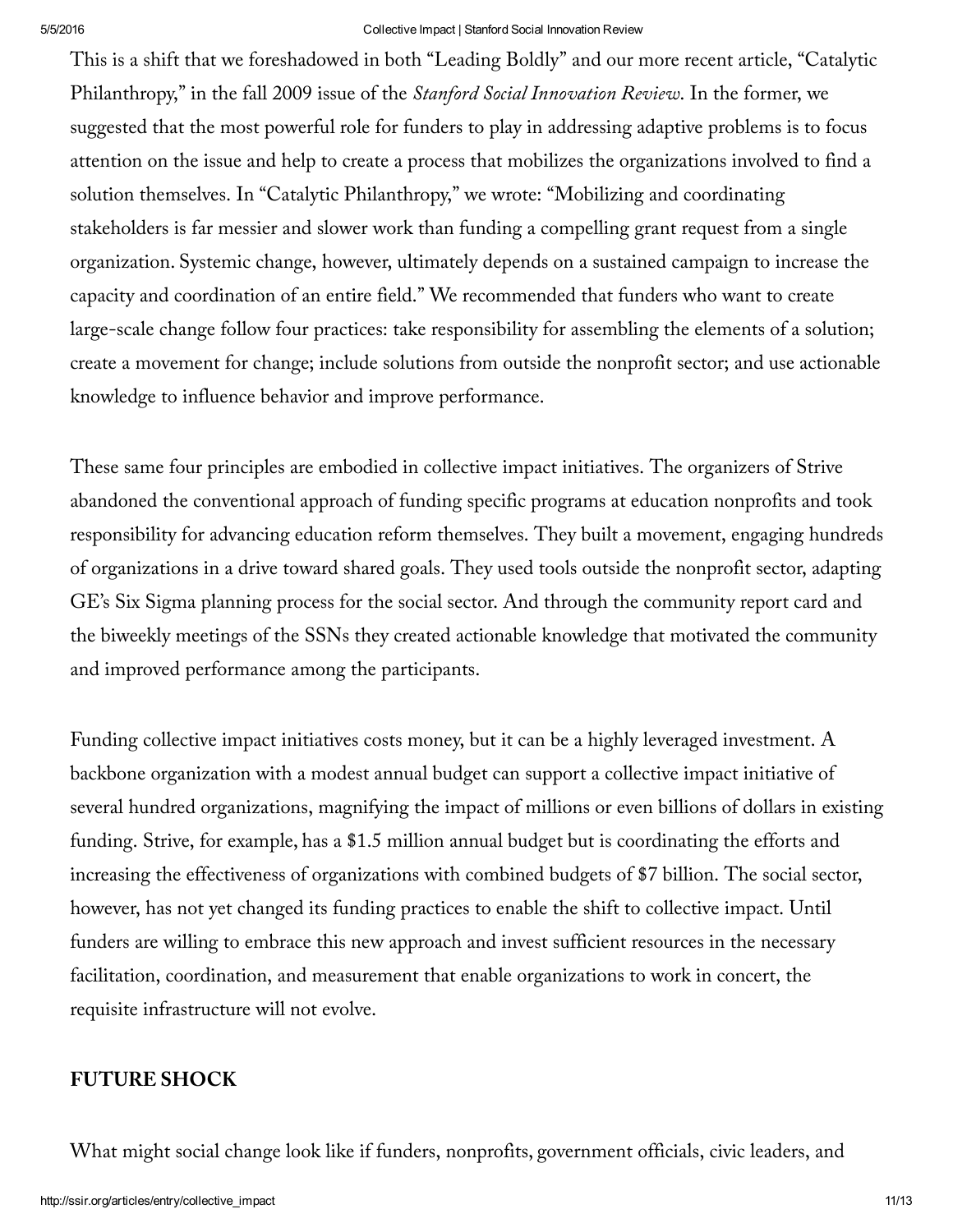business executives embraced collective impact? Recent events at Strive provide an exciting indication of what might be possible.

Strive has begun to codify what it has learned so that other communities can achieve collective impact more rapidly. The organization is working with nine other communities to establish similar cradle to career initiatives.<sup>4</sup> Importantly, although Strive is broadening its impact to a national level, the organization is not scaling up its own operations by opening branches in other cities. Instead, Strive is promulgating a flexible process for change, offering each community a set of tools for collective impact, drawn from Strive's experience but adaptable to the community's own needs and resources. As a result, the new communities take true ownership of their own collective impact initiatives, but they don't need to start the process from scratch. Activities such as developing a collective educational reform mission and vision or creating specific community-level educational indicators are expedited through the use of Strive materials and assistance from Strive staff. Processes that took Strive several years to develop are being adapted and modified by other communities in significantly less time.

These nine communities plus Cincinnati have formed a community of practice in which representatives from each effort connect regularly to share what they are learning. Because of the number and diversity of the communities, Strive and its partners can quickly determine what processes are universal and which require adaptation to a local context. As learning accumulates, Strive staff will incorporate new findings into an Internet-based knowledge portal that will be available to any community wishing to create a collective impact initiative based on Strive's model.

This exciting evolution of the Strive collective impact initiative is far removed from the isolated impact approach that now dominates the social sector and that inhibits any major effort at comprehensive, large-scale change. If successful, it presages the spread of a new approach that will enable us to solve today's most serious social problems with the resources we already have at our disposal.It would be a shock to the system. But it's a form of shock therapy that's badly needed.

**John Kania** is a managing director at FSG, where he oversees the firm's consulting practice. Before joining FSG, he was a consultant at Mercer Management Consulting and Corporate Decisions Inc. This is Kania's third article for the *Stanford Social Innovation Review*.